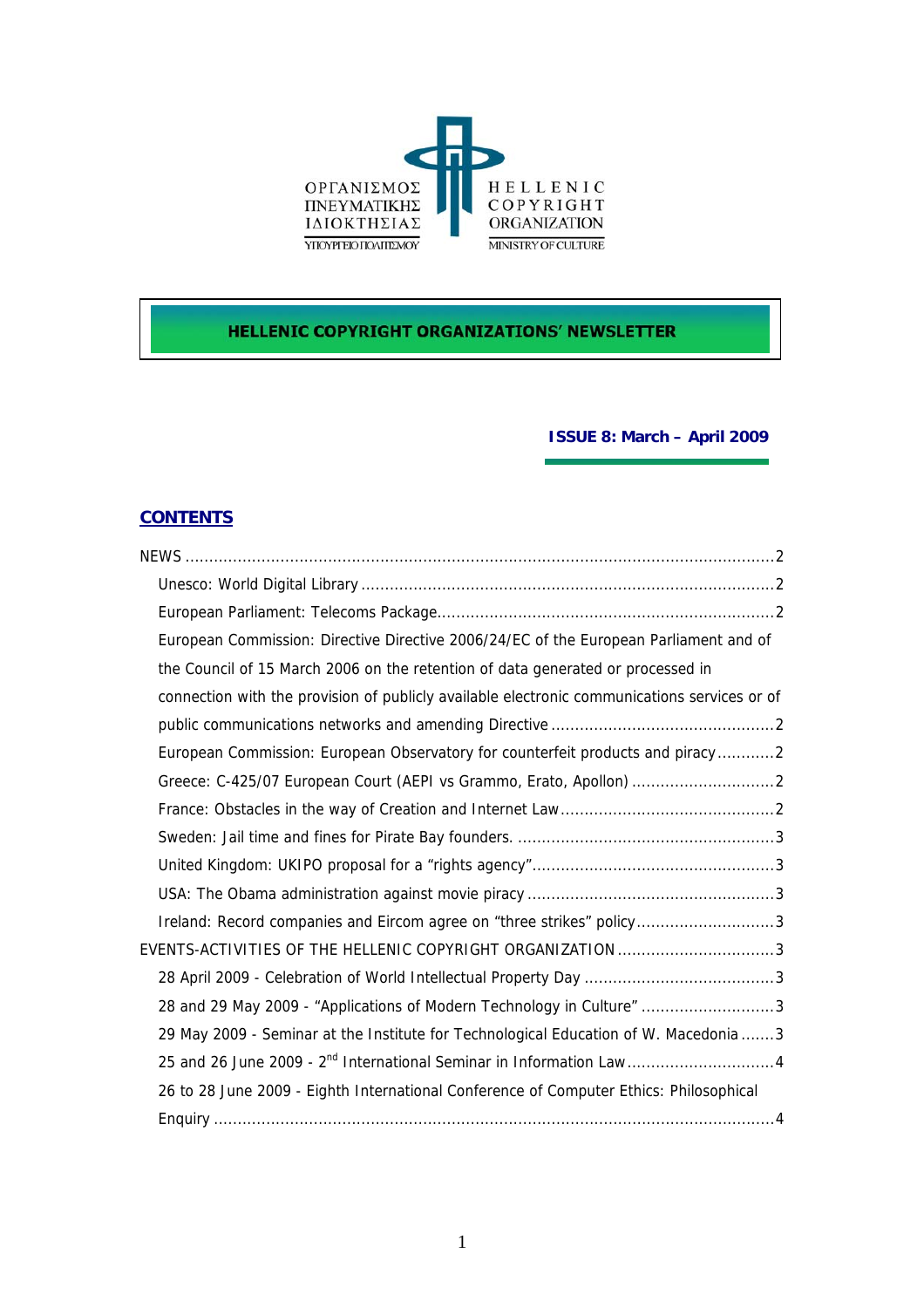<span id="page-1-0"></span>**NEWS** 

## **Unesco: World Digital Library**

Sources: [http://portal.unesco.org/ci/en/ev.php-](http://portal.unesco.org/ci/en/ev.php-URL_ID=28549&URL_DO=DO_PRINTPAGE&URL_SECTION=201.html)[URL\\_ID=28549&URL\\_DO=DO\\_PRINTPAGE&URL\\_SECTION=201.html](http://portal.unesco.org/ci/en/ev.php-URL_ID=28549&URL_DO=DO_PRINTPAGE&URL_SECTION=201.html)

<http://www.in.gr/news/article.asp?lngEntityID=1006515>

### **European Parliament: Telecoms Package.**

Source: <http://www.euractiv.com/en/infosociety/telecoms-overhaul-blocked-internet-us> ers-rights/article-182062

**European Commission: Directive Directive 2006/24/EC of the European Parliament and of the Council of 15 March 2006 on the retention of data generated or processed in connection with the provision of publicly available electronic communications services or of public communications networks and amending Directive** 

Source: <http://www.lawnet.gr/articlemain.asp?id=18324>

## **European Commission: European Observatory for counterfeit products and piracy**

Source:

[http://europa.eu/rapid/pressReleasesAction.do?reference=IP/09/528&format=HTML&a](http://europa.eu/rapid/pressReleasesAction.do?reference=IP/09/528&format=HTML&aged=0&language=EN&guiLanguage=en) [ged=0&language=EN&guiLanguage=en](http://europa.eu/rapid/pressReleasesAction.do?reference=IP/09/528&format=HTML&aged=0&language=EN&guiLanguage=en)

## **Greece: C-425/07 European Court (AEPI vs Grammo, Erato, Apollon)**

Source:

<http://eur-lex.europa.eu/LexUriServ/LexUriServ.do?uri=CELEX:62007J0425:EL:NOT>

### **France: Obstacles in the way of Creation and Internet Law**

Source: <http://www.in.gr/news/article.asp?lngEntityID=1003428&IngDtrID=252>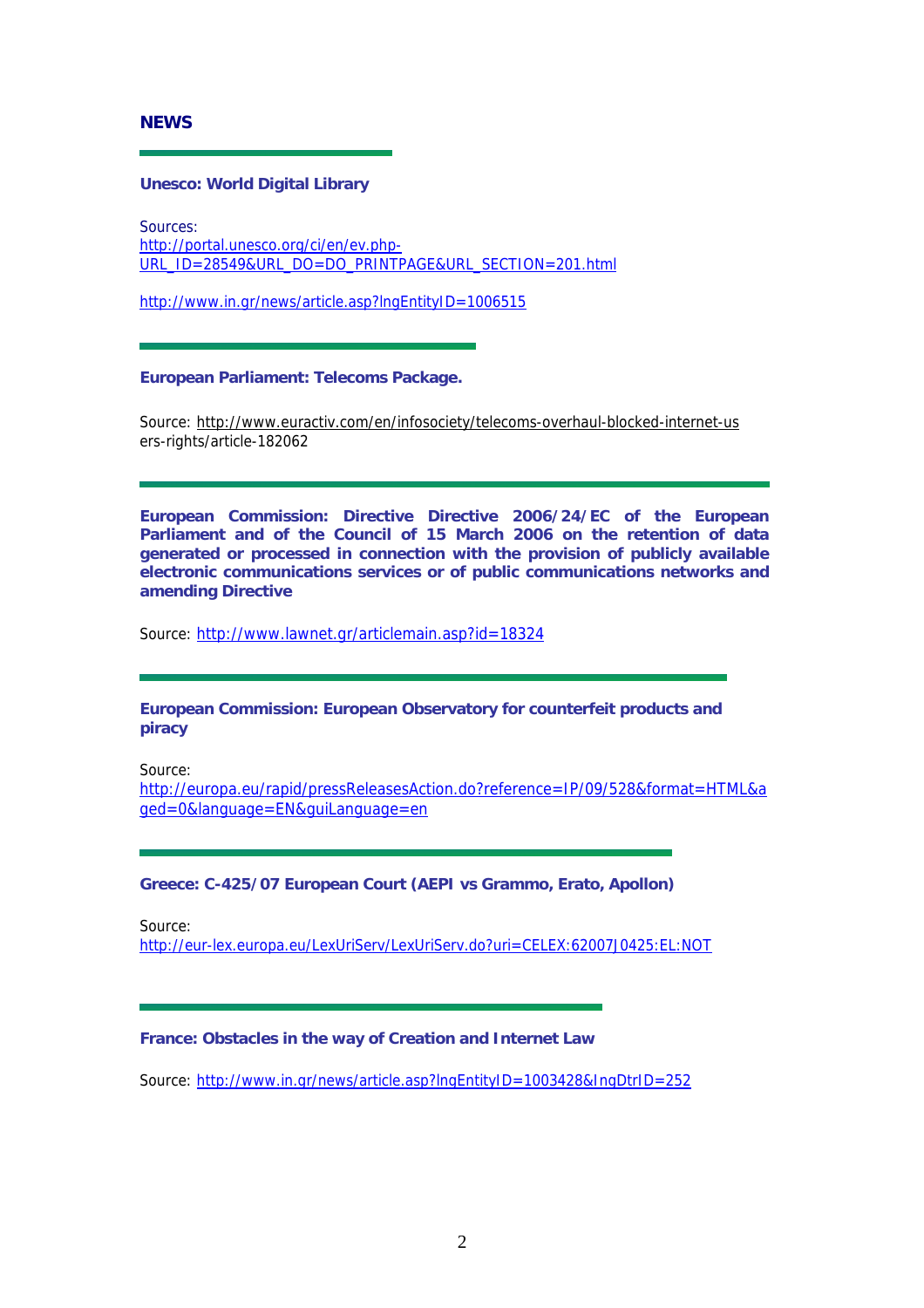### <span id="page-2-0"></span>**Sweden: Jail time and fines for Pirate Bay founders.**

Source:

[http://newsvote.bbc.co.uk/mpapps/pagetools/print/news.bbc.co.uk/2/hi/technology/80037](http://newsvote.bbc.co.uk/mpapps/pagetools/print/news.bbc.co.uk/2/hi/technology/8003799.stm?ad=1) [99.stm?ad=1](http://newsvote.bbc.co.uk/mpapps/pagetools/print/news.bbc.co.uk/2/hi/technology/8003799.stm?ad=1)

<http://www.in.gr/news/article.asp?lngEntityID=1005740>

[http://www.ip-watch.org/weblog/2009/04/26/mixed-review-of-swedish-pirate-bay-jail](http://www.ip-watch.org/weblog/2009/04/26/mixed-review-of-swedish-pirate-bay-jail-sentences/)[sentences/](http://www.ip-watch.org/weblog/2009/04/26/mixed-review-of-swedish-pirate-bay-jail-sentences/)

### **United Kingdom: UKIPO proposal for a "rights agency"**

Source: [http://www.ip-watch.org/weblog/2009/03/18/ukipo-copyright-owners-and](http://www.ip-watch.org/weblog/2009/03/18/ukipo-copyright-owners-and-internet-providers-please-regulate-yourselves/)[internet-providers-please-regulate-yourselves/](http://www.ip-watch.org/weblog/2009/03/18/ukipo-copyright-owners-and-internet-providers-please-regulate-yourselves/)

### **USA: The Obama administration against movie piracy**

Source: [http://www.ip-watch.org/weblog/2009/04/22/obama-administration-lockes](http://www.ip-watch.org/weblog/2009/04/22/obama-administration-lockes-and-loads-against-movie-piracy/print/)[and-loads-against-movie-piracy/print/](http://www.ip-watch.org/weblog/2009/04/22/obama-administration-lockes-and-loads-against-movie-piracy/print/)

**Ireland: Record companies and Eircom agree on "three strikes" policy** 

Source:[http://www.iam-magazine.com/reports/detail.aspx?g=b0722a99-3678-494d-](http://www.iam-magazine.com/reports/detail.aspx?g=b0722a99-3678-494d-9265-688968c856d8)[9265-688968c856d8](http://www.iam-magazine.com/reports/detail.aspx?g=b0722a99-3678-494d-9265-688968c856d8)

[http://www.internationallawoffice.com/Newsletters/Detail.aspx?g=51b0223f-f06b-](http://www.internationallawoffice.com/Newsletters/Detail.aspx?g=51b0223f-f06b-4d26-a604-272f47e88527)[4d26-a604-272f47e88527](http://www.internationallawoffice.com/Newsletters/Detail.aspx?g=51b0223f-f06b-4d26-a604-272f47e88527)

## **EVENTS-ACTIVITIES OF THE HELLENIC COPYRIGHT ORGANIZATION**

**28 April 2009 - Celebration of World Intellectual Property Day** 

**28 and 29 May 2009 - "Applications of Modern Technology in Culture"**

**29 May 2009 - Seminar at the Institute for Technological Education of W. Macedonia**